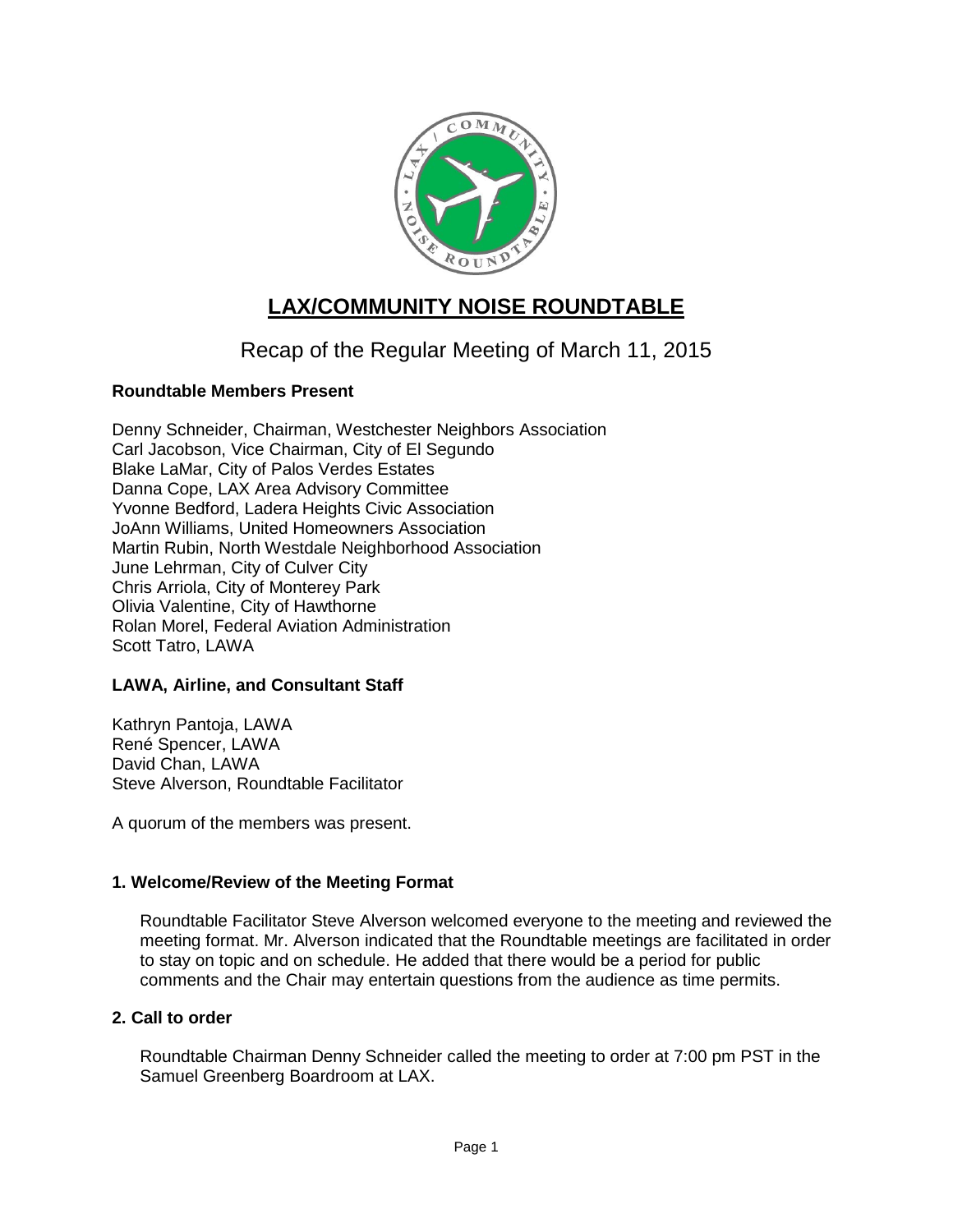## **3. Comments from the Public**

Chairman Schneider opened the public comment period. A resident of Culver City noted that she was at a meeting on aircraft noise in Culver City two weeks ago. She said that there were many longtime residents at the meeting who expressed concern about aircraft noise. She explained that she bought a home in Carlson Park and began noticing aircraft overflights after moving in. She indicated that a very large jet overflying her house during a party had stopped the conversations. Her friends asked if she lived under a flight path. She added that the overflights are frequent; occurring every eight minutes with quiet periods in between each aircraft. She indicated she has installed new windows and insulation in her home, but that does not make her backyard quiet. She expressed concern that the overflights could be a community deterrent. She asked how the Roundtable interacts with the FAA.

Culver City's Alternate Roundtable Member, Stephen Murray, noted that he attended the same meeting in Culver City two weeks ago and wanted to thank Chairman Schneider and LAWA representative Scott Tatro for attending.

Chairman Schneider expressed his appreciation for the speaker's comments regarding aircraft noise in Culver City and said that all of the key people who could address their aircraft noise concerns were in the room this evening.

A Culver City resident of 17 years said that he is very aware of his noise environment and about one and a half years ago aircraft noise increased. He said aircraft noise is now the first sound he hears in the morning and last sound he hears at night with overflights occurring every four minutes. He said he understands that LAWA has indicated that there has been no quantifiable change in aircraft altitudes over Culver City, but he believes the aircraft are flying lower over his house. He asked how long the aircraft flight path had been in its current location. He suggested that the aircraft flight path be moved over the 10 freeway. He said he would be open to other suggestions that would restore the peace and tranquility to his neighborhood.

LAWA representative Scott Tatro thanked the Culver City residents for attending the Roundtable meeting this evening. He said that LAWA wants to be transparent on aircraft noise issues. He said that LAWA previously reviewed the aircraft altitudes over Culver City and did not find any noticeable changes. He noted that LAWA provided the findings and the altitude data to Culver City representative June Lehrman. Scott added that he has worked for LAWA at LAX since 1994 and that the north downwind arrival flight path that passes over Culver City has been in the same location for at least 21 years. He noted that the Roundtable has not addressed the Culver City noise issue in a formal way and asked whether the Roundtable wanted to make it a Work Program item.

FAA representative Rolan Morel said that he was not aware of any changes to the north downwind arrival flight path at LAX.

Member Williams said that she agrees with what the Culver City residents have been saying. She added that her neighborhood has been receiving much more aircraft noise 24/7, with longtime residents noticing a change in the aircraft noise levels.

Member Lehrman said that although the FAA has said the flight path has not changed, Member Williams' neighborhood is experiencing the same thing as Culver City, just lower.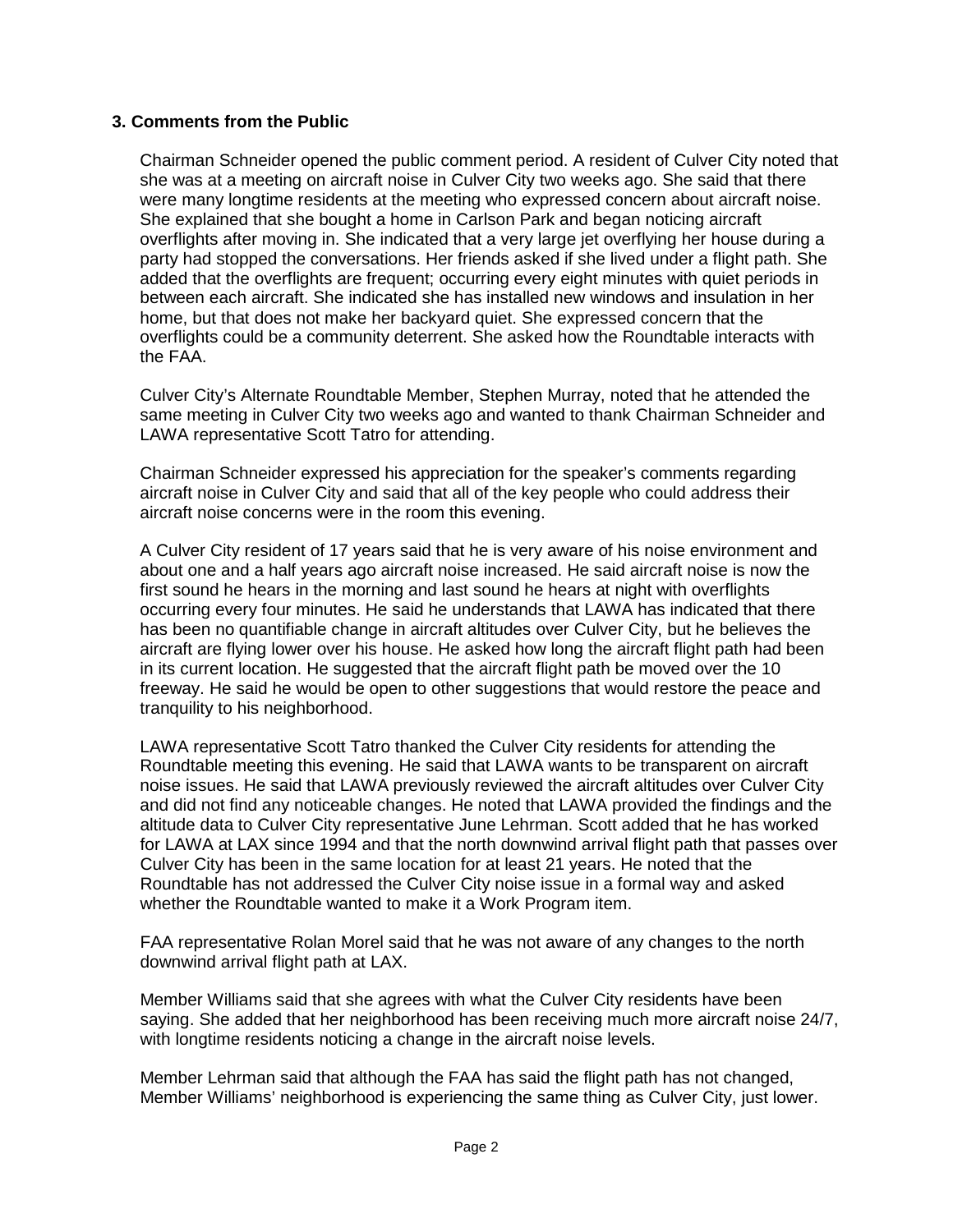She added that she met with Congresswoman Karen Bass' aid Judith Hamilton. Ms. Lehrman suggested that affected community members should reach out to Congresswoman Bass.

Member Rubin suggested that as a part of the airspace redesign process, the FAA should consider raising the altitude of the north downwind and aligning the flight track with the 10 Freeway.

As there were no additional requests by the public to provide comments, Chairman Schneider closed the public comment period.

### **4. Welcome New Member**

LAWA staff member David Chan said that he had received a letter from the City of Hawthorne appointing Mayor Pro Tem Olivia Valentine as its Roundtable representative and Mayor Chris Brown as the alternate. Mr. Chan asked the Roundtable to welcome Member Valentine to the Roundtable. He said he prepared Roundtable membership binders for Ms. Valentine and Mr. Brown and noted that they will begin receiving the Airport Noise Report.

Ms. Valentine told the Roundtable that she was happy to serve as Hawthorne's Roundtable representative. She added that she also serves on the LAX Area Advisory Committee and that she retired as an FAA attorney in 2007.

#### **5. Consideration of United Homeowners Association's request for Re-appointment to Roundtable Membership**

Chairman Schneider acknowledged the receipt of a letter from United Homeowners Association appointing JoAnn Williams as its representative on the Roundtable. Given Member Williams' status as a longtime Roundtable member, Chairman Schneider reappointed Ms. Williams to the Roundtable without any objection by members.

# **6. Work Program Item A6 – Status Update on LOOP Departure Test**

LAWA representative Scott Tatro noted that FAA representatives from the Southern California TRACON had planned to provide an update on the testing of the LOOP departure from 9 p.m. to Midnight, but they were unable to attend tonight's meeting. Mr. Tatro said that he would present an update on the FAA's behalf. He said the FAA issued a Categorical Exclusion under the National Environmental Policy Act (NEPA) to conduct a six-month test, extending the use of the LOOP departure to include the period between 9 p.m. and midnight, while raising the required altitude for re-crossing the shoreline from 10,000 feet to 12,000 feet above mean sea level (MSL) during that time period.

Mr. Tatro said the FAA commenced the test on October 1, 2014 and concluded it on January 31, 2015. He noted that between four and 27 aircraft per night were placed on the LOOP Departure during the extended hours. He said that LAWA received several noise complaints before and during the LOOP departure test.

Based on the results of the test, the FAA's Air Traffic Control Tower, So Cal TRACON, and Los Angeles Center facilities support extending the LOOP departure hours to include the period between 9 p.m. and midnight on a permanent basis. He said that the FAA would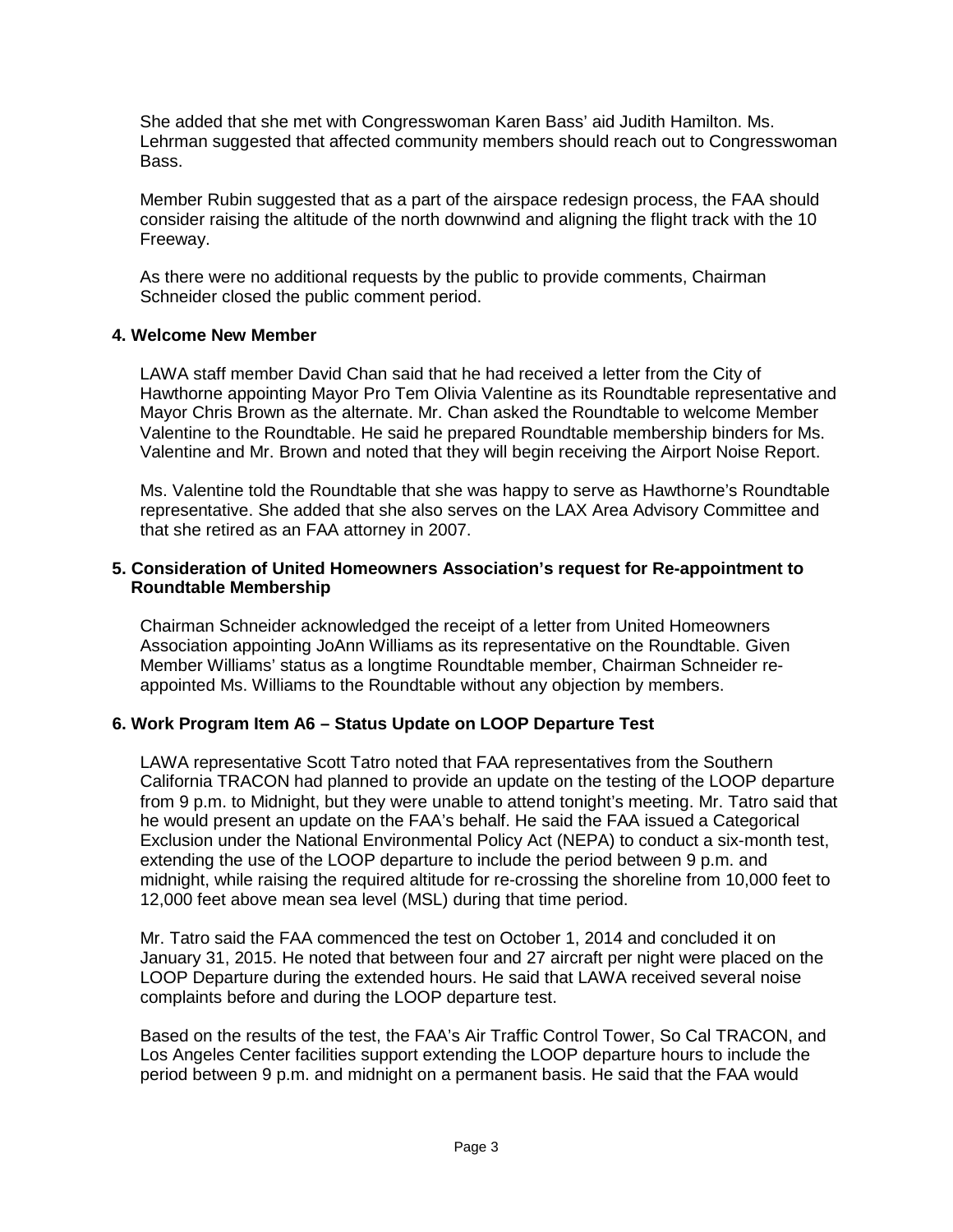prepare a formal categorical exclusion to obtain environmental approval prior to implementing the change on a permanent basis.

Chairman Schneider said that the implementation of the LOOP Departure many years ago illustrates how the FAA has worked with the Roundtable to solve aircraft noise problems. He noted that the original problem was low departures crossing back over the shoreline above residential areas, which generated complaints from residents of the beach communities. He noted that the LOOP Departure provided a solution by focusing the return path directly over the airport at or above 10,000 feet.

Member Cope asked if the altitude at which LOOP departures cross back over the shoreline would drop back down to 10,000 feet MSL after midnight. Mr. Tatro clarified that there are no LOOP Departures between midnight and 7 am due to over ocean operations. Member Cope asked if aircraft are required to maintain runway heading when they turn back toward the airport. Members indicated that as aircraft turn back toward the airport, they are aiming at the LAX VOR while continuing to fly in a northeast direction.

Member Williams wanted to confirm whether the FAA intends to move forward of operating the LOOP Departures permanently on the extended hours (9pm to midnight). Mr. Tatro said that FAA must complete a NEPA categorical exclusion first before it can implement the procedure permanently. Inglewood Aviation Commission member Jim Withrow asked, now that the test is over, what will happen in the interim. Mr. Tatro said the use of the LOOP Departure will revert to 7 a.m. to 9 p.m. Culver City Alternate Roundtable Member Stephen Murray asked if there is any way to track the categorical exclusion process. Mr. Tatro said that there is no formal requirement for public outreach in the categorical exclusion process. Chairman Schneider suggested that the FAA should provide an update on the categorical exclusion process at the May Roundtable meeting. Mr. Tatro said that LAWA can ask the FAA to provide a presentation.

The complete LOOP Departure Test presentation can be found on the Roundtable webpage at [http://www.lawa.org/LAXNoiseRoundTable.aspx.](http://www.lawa.org/LAXNoiseRoundTable.aspx)

### **7. Work Program Item A2 – Briefing concerning FAA Determination on the LAX Part 161 Application**

Mr. Tatro provided a brief explanation of the origin of the FAR Part 161 process, which resulted from the 1990 Airport Noise and Capacity Act (ANCA). He explained that ANCA provided for the phase out of large Stage 2 jets by the year 2000 and in return, the FAA made it very difficult for airport proprietors to enact local aircraft noise restrictions. He said that the FAR Part 161 is a very arduous process designed to prevent new noise restrictions at airports. He noted that the benefit of the local noise restriction must outweigh the costs of the restriction as determined by the FAA. He added that there have been no restrictions on Stage 3 aircraft operations approved by the FAA since ANCA went into effect.

Mr. Tatro said that at the recommendation of the LAX Roundtable, LAWA undertook the FAR Part 161 process in an attempt to restrict east departures at LAX during west flow or over ocean operations. Mr. Tatro explained that over ocean operations are very effective in keeping aircraft noise over the ocean between midnight and 6:30 a.m. Member Lehrman asked why, since using over ocean operations is effective at controlling aircraft noise between midnight and 6:30 a.m., it wasn't used all the time. Mr. Tatro explained that over ocean operations can only be performed when aircraft operations levels are low. Member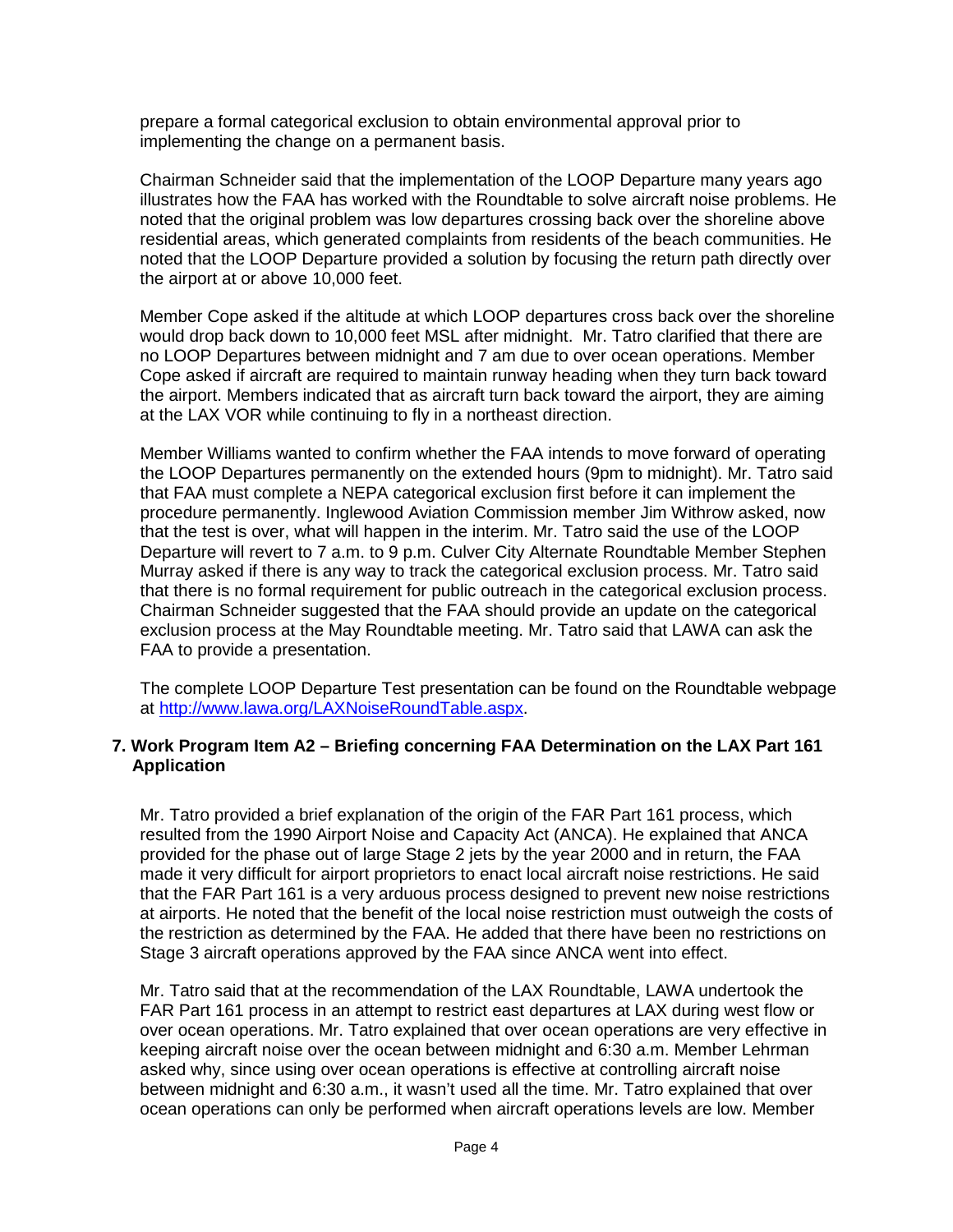LaMar indicated that the International Airline Pilots Association had designated LAX as a "black star airport" due to the head-to-head operations. Chairman Schneider asked whether over ocean operations would be affected by the Runway Safety Area (RSA) projects. Mr. Tatro said that LAX will continue to use over ocean operations during the RSA construction.

Mr. Tatro explained that in its Part 161 application to the FAA, LAWA explained that voluntary restrictions were not effective in eliminating east departures during west flow. He explained that over a 10-year period, there was an average of 65 east departures per year during west flow or over ocean operations. He said that while this seems like a relatively small number, each east departure at night disturbs thousands of residents. He said the FAR Part 161 application indicated that, to eliminate this nighttime noise disturbance, the City of Los Angeles would enact an ordinance to prevent non-conforming east departures from occurring at night.

He explained that in order to quantify the benefits of the restriction, LAWA examined the Community Noise Equivalent Level (CNEL), estimated the impacted population, analyzed noise complaints, and calculated sleep disturbance using the method prescribed by the American National Standards Institute (ANSI). He said that the 65 CNEL contour showed a slight reduction with the proposed restriction in place. He added that a plot of noise complaints on a map during east departures indicated a concentration in the South Bay with most of them outside the 65 CNEL contour. He noted that the Part 161 analysis indicated that thousands of people would experience less sleep disruption due to aircraft noise if the proposed restriction were implemented. He said the cost to the airlines would include offloading passengers and cargo in order to meet the maximum takeoff weight requirements for departing to the west.

Mr. Tatro said that it took ten years from the concept of the proposed restriction in 2001 to preparing the draft ordinance text in 2011. In 2013, LAWA submitted the application to FAA and received a number of comments regarding deficiencies in the application. LAWA rectified the deficiencies and on June 10, 2014, the FAA deemed the application complete. Mr. Tatro explained that the FAA reviews the application in the context of six conditions that must be met in order for the FAA to approve the application. He said that in its determination letter, the FAA found that three of the conditions were satisfied and three were not. As a result, he said the FAA denied LAWA's application for the restriction.

Mr. Tatro indicated that the FAA found that LAWA's definition of the noise problem was "arbitrary," that there was not substantial evidence that the proposed restriction could relieve LAX's noise problem, that the restriction conflicted with federal statutes and would lead to unsafe operations.

Chairman Schneider praised LAWA for making the effort to go through the FAR Part 161 process to seek approval for the restriction.

Member Rubin said that Congress should weigh in on how aircraft noise affects people on the ground. Mr. Tatro noted that Congress passed ANCA in order to prevent these types of restrictions from being enacted. A Culver City resident asked, since the Part 161 Study took 11 years and resulted in no change, whether there was any hope in resolving aircraft noise issues. Chairman Schneider said that the Roundtable members would not be at the table if there were no hope.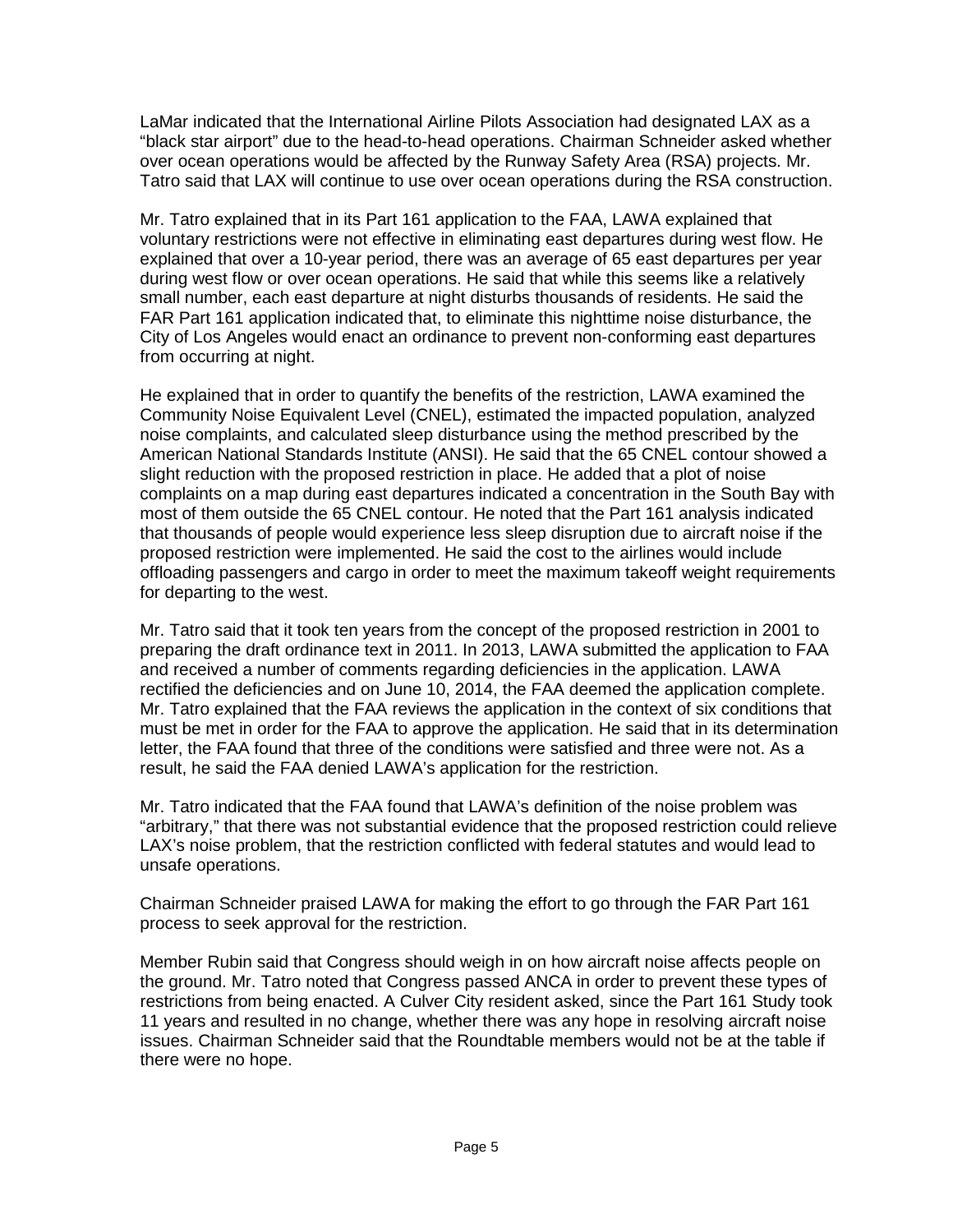The complete LAX FAR Part 161 presentation can be found on the Roundtable webpage at [http://www.lawa.org/LAXNoiseRoundTable.aspx.](http://www.lawa.org/LAXNoiseRoundTable.aspx)

# **8. Statistical Update on Aircraft Operations**

Mr. Chan reviewed the annual aircraft operations at LAX from 1994 through 2014. He noted that total passengers using LAX reached 70.6 million in 2014, surpassing the previous high of 67.3 million in 2000. He added that aircraft operations in 2014 were approximately 636,000, which are down from the high of approximately 783,000 in 2000. He explained that the airlines are carrying more people per flight and that the average aircraft size is getting larger. He said that as a result, the airlines at LAX are carrying more passengers with fewer operations than in previous years.

# **Work Program Item A6: Improperly Flown LOOP Departures**

**Description:** The LOOP departure procedure directs aircraft on westerly departures to turn back and re-cross the shoreline at the LAX VOR at or above 10,000 ft. to head to eastern destinations.

Mr. Chan reviewed LOOP departures that did not meet the minimum altitude requirement of 10,000 ft. at the shoreline. He noted that these statistics did not include LOOP operations that were part of the FAA's LOOP Departure Test. He said that on an annual basis the number of LOOP Departures not meeting the minimum altitude is declining due to newer aircraft having improved climb performance. He then reviewed the monthly statistics for the past 13 months and noted there is a recurring trend with the loop operations: the number of aircraft flying under 10,000 ft. at the shoreline tends to increase during the summer months when temperatures are higher, which degrades aircraft climb performance. Mr. Chan noted that most aircraft are at altitudes between 10,000 and 15,000 feet when they re-cross the shoreline.

Mr. Chan stated that SkyWest Airlines has the most LOOP Departures that did not reach the 10,000-ft minimum, which may be due to Skywest's fleet mix. He said he would need to investigate the issue further.

### **Work Program Item A8: Aircraft Arrivals Outside Regular Approach Paths (Short Turns)**

**Description:** The Short Turn procedure refers to jet arrivals on the north downwind leg that turn to base leg and final prior to reaching the Harbor Freeway. This operation usually increases when a high-visibility condition exists and/or when the north arrival traffic is light. Conversely, Short Turn operations decrease when there is an increase in traffic and/or when there is a low-visibility condition. The short turn is also inversely related to the Extended Downwind Approach.

Mr. Chan indicated that since 2009, Short Turn operations have been declining on an annual basis reaching an all-time low in 2014. He said the monthly trends show Short Turns are at the lowest level during the June Gloom periods of low visibility. He presented a graphic showing the short turn flight tracks to give the members a better idea of which communities are affected. He noted that most aircraft on the short turn approach flew east of Windsor Hills at an altitude of approximately 2,000 to 3,000 feet MSL. He explained that in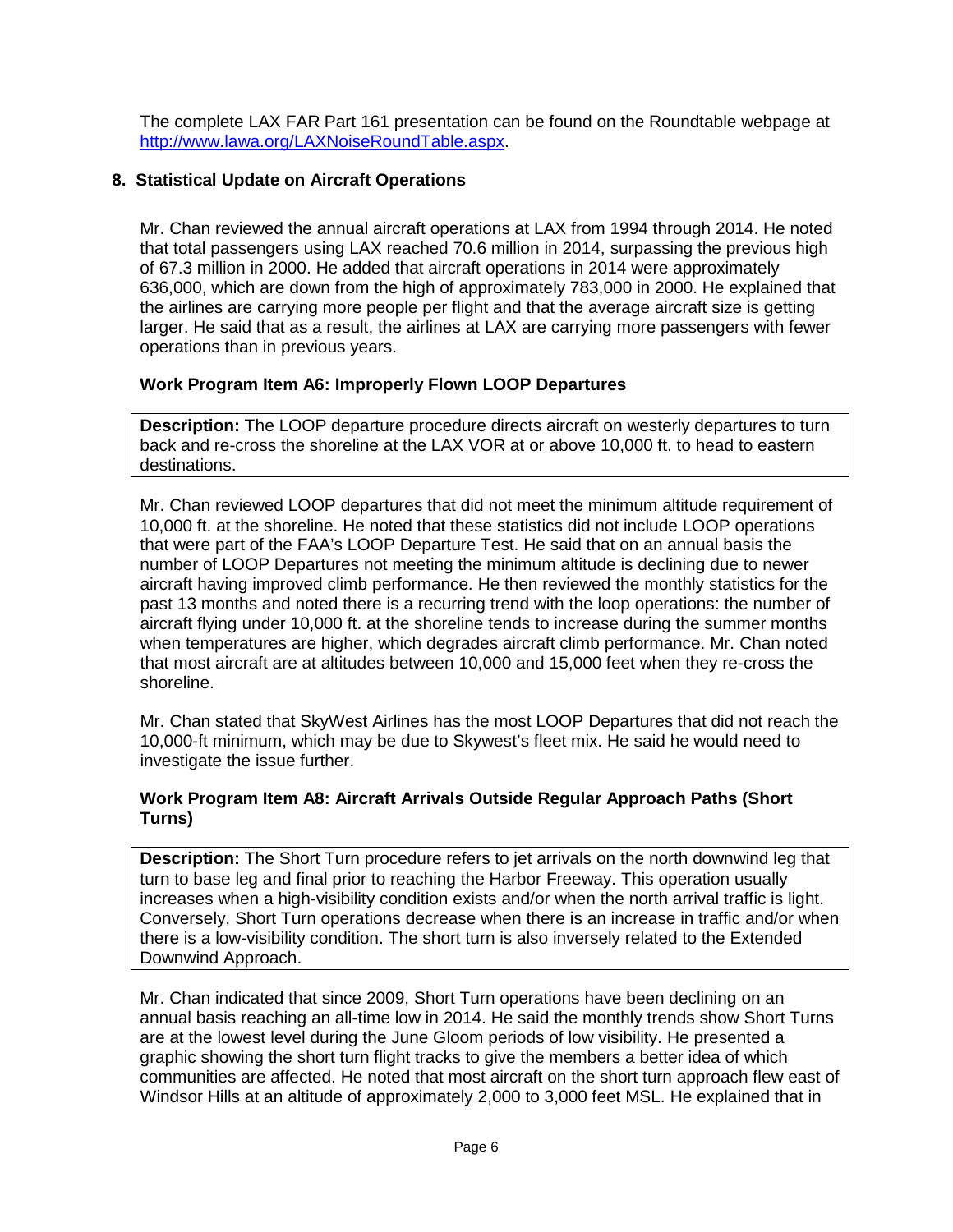most cases there were no Short Turns between midnight and 6:30 a.m. due to over ocean operations. Mr. Chan explained that SkyWest has the most Short Turns because it has the most arrivals from the north.

# **Work Program Item A7: Extended Downwind Approach**

**Description:** Aircraft arriving to LAX from the west and the north utilize an Extended Downwind Approach at times causing aircraft to overfly Monterey Park and neighboring communities at low altitudes. Usually, the greater the number of north arrivals, the greater the need for aircraft to travel further east on the downwind leg. Weather conditions that produce low visibility can also cause this operation to increase as the FAA would need to increase the separation distance between aircraft for safety.

Mr. Chan reviewed the annual trends for the Extended Downwind Approach noting an increasing trend since 2009. He noted that Extended Downwind Approaches were at their highest in June due to the low visibility conditions. He explained that there is an inverse relationship between Short Turns and Extended Downwind Approaches. He said when one is up the other is down. He provided a comparison of flight tracks on two different days: January 6, 2015 when arrivals were typical for good visibility conditions and January 15, 2015 when low visibility caused Extended Downwind Approaches and overflights of Monterey Park. He indicated that SkyWest has the most Extended Downwind Approaches because it has the most arrivals from the north.

Mr. Withrow asked if aircraft could extend as far east as the 605 Freeway. Mr. Chan said that they could. Mr. Murray noted that aircraft are overflying the Santa Monica VOR at 7,000 feet which is 30 miles from touchdown at LAX. He said that if aircraft are supposed to be on a three-degree approach, aircraft are lower than they should be at the SMO VOR. Member Lehrman said that perhaps the complaint data from Culver City should be reviewed to see if the complaints are resulting from aircraft making Short Turns. Mr. Murray asked if the altitude at the SMO VOR could be raised to 10,000 feet. Mr. Morel said that the threedegree glide slope only applies to aircraft that are on the final approach. He added that the LAX airspace is very complex, with aircraft above and below the north downwind leg. He said it is not possible to raise the altitude over the SMO VOR without affecting other operations. He also said that the Short Turns are used in order to fit an aircraft into the final approach course. He explained that when there is an opening in the arrival stream, the controllers at SCT will try to fill those slots.

The complete presentation on the Statistical Update on Aircraft Operations can be found on the Roundtable webpage at [http://www.lawa.org/LAXNoiseRoundTable.aspx.](http://www.lawa.org/LAXNoiseRoundTable.aspx)

# **9. Work Program Item A7 – Discussion of Monterey Park's Request for a Noise Study**

Member Arriola said that the City of Monterey Park is requesting that LAWA consider updating the 1998 aircraft noise measurement report that quantified aircraft noise levels in Monterey Park. He explained that there are more flights, increased extended turns, and new aircraft since the 1998 study was completed. He said given these changes, a noise study is needed to determine the magnitude of the noise problem in Monterey Park. Chairman Schneider said that Monterey Park is not currently within the 65 CNEL contour, but operations at LAX are forecast to reach one million by 2030.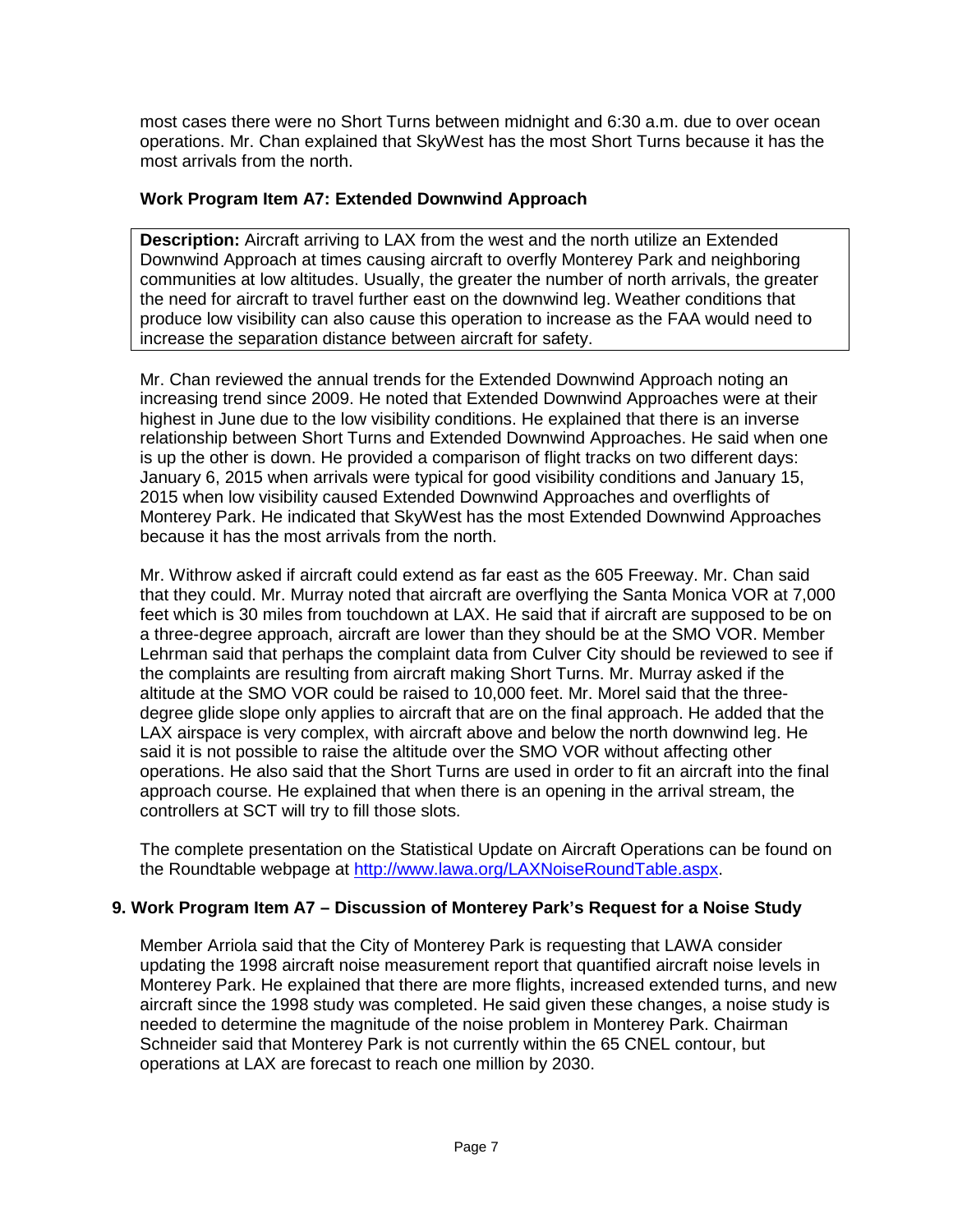Mr. Tatro said he appreciated Monterey Park making the request and explained that the 1998 Noise Study was made in support of an FAA task force studying noise levels in two locations: Palos Verdes and Monterey Park. Mr. Tatro acknowledged that many years have gone by since the previous noise study and while there have been changes in the aircraft fleet mix, operations are less than the peak that was reached in 2000. He added that the 65 CNEL contour is in about the same location as it was in 1998.

Mr. Tatro said that an additional factor to consider is the FAA's implementation of the Metroplex procedures. He explained that LAWA would want to know if the Roundtable's concerns, which included Extended Downwind Approaches, have been addressed through the Metroplex process. Mr. Tatro said that at a minimum, it would be prudent to wait until the Metroplex EA has been released before trying to update the 1998 Noise Report.

Member Arriola said he understands that the implementation of the Metroplex is a complicating factor, concurred that it would be best to wait until the release of the Metroplex EA, and appreciates LAWA's consideration of Monterey Park's request.

# **10. Aviation Noise News Update**

Mr. Alverson reviewed several recent Aviation Noise News items for the Roundtable including articles:

- On statements by Boeing's Jim McNerney indicating that low fuel prices have not affected airlines' plans to purchase Boeing's fuel-efficient airplanes.
- Noting the significant increase in aircraft noise complaints by Phoenix residents after the implementation of NextGen procedures at Phoenix Sky Harbor International Airport.
- Regarding a letter to the FAA Administrator Michael Huerta from seven aviation groups urging the FAA to use a science-based approach to develop aviation noise policy.
- On the FAA Administrator's testimony before Congress describing FAA's long-term funding needs.
- On proposed legislation in Illinois to establish a noise hotline, collect aircraft noise levels, and develop CNEL contours for aircraft operations at Chicago O'Hare International Airport.
- On FAA's announcement regarding its approach to implementing the CatEx2 Net Noise Reduction method for Categorical Exclusions for PBN procedures.
- On the formation of Our Skies National Coalition, a coalition of anti-aircraft noise groups from across the United States.

The complete Aviation Noise News Update can be found on the Roundtable webpage at [http://www.lawa.org/LAXNoiseRoundTable.aspx.](http://www.lawa.org/LAXNoiseRoundTable.aspx)

# **11. Roundtable Member Discussion**

Mr. Chan provided a brief update on LAWA's efforts to gather more information regarding the A-320 vortex generator. He indicated that LAWA has learned that Lufthansa spent a mid-range single digit million Euros to retrofit all of its 157 A-319 and A-320 aircraft with the vortex generator. He added that Lufthansa receives a 40 percent discount on landing fees for the retrofitted aircraft at Frankfurt Airport in Germany. Mr. Chan noted that this is